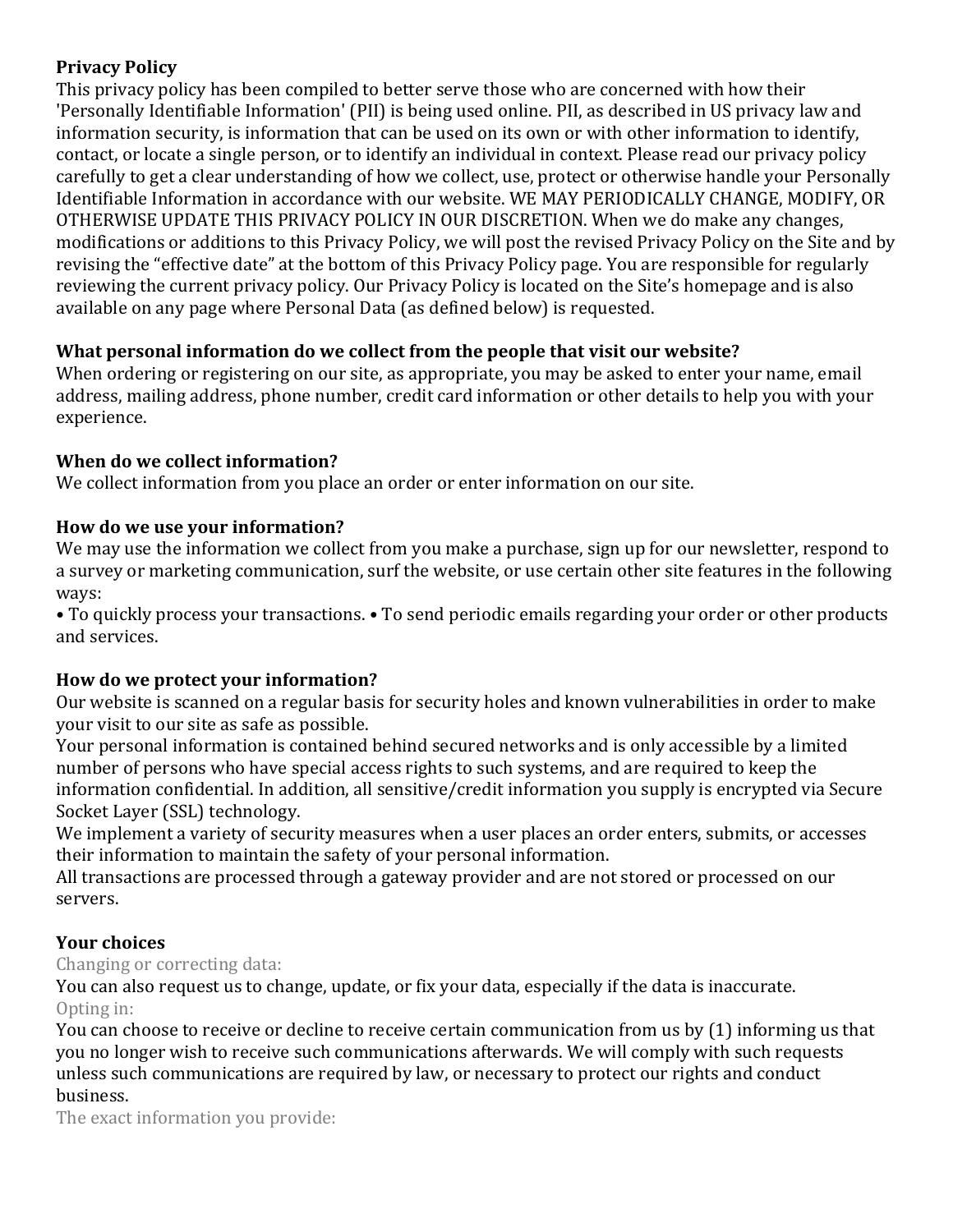You may at any time request access to a summary of the information you provided at web registration, and request corrections or updates to that information. We will make reasonable efforts to respond to such requests.

Other websites:

This Site contains links to the websites of other organizations. We are not responsible for the privacy practices or the content of other web sites, and unless otherwise specified, does not imply any relationship, sponsorship, or affiliation between NOW Scientific and these linked sites, or adoption or approval of the content of such sites.

#### Do we use 'cookies'?

Yes. Cookies are small files that a site or its service provider transfers to your computer's hard drive through your Web browser (if you allow) that enables the site's or service provider's systems to recognize your browser and capture and remember certain information. For instance, we use cookies to help us remember and process the items in your shopping cart. They are also used to help us understand your preferences based on previous or current site activity, which enables us to provide you with improved services. We also use cookies to help us

compile aggregate data about site traffic and site interaction so that we can offer better site experiences and tools in the future.

We use cookies to: • Help remember and process the items in the shopping cart. • Understand and save user's preferences for future visits.

You can choose to have your computer warn you each time a cookie is being sent, or you can choose to turn off all cookies. You do this through your browser settings. Since browser is a little different, look at your browser's Help Menu to learn the correct way to modify your cookies.

If you turn cookies off, some of the features that make your site experience more efficient may not function properly

## **Third-party disclosure**

We will not sell or trade Information to any outside company or third party. Information may be transferred to third parties who act for or on our behalf, for further processing in accordance with the  $p$ urpose(s) for which the data were originally collected or may otherwise be lawfully processed, such as: suppliers who deliver your order and/or provide billing services; credit card companies for payment processing; and other third parties who provide services to us and who agree to maintain the confidentiality of such information in accordance with this Privacy Policy.

## **Third-party links**

We do not include or offer third-party products or services on our website.

## Google

Google's advertising requirements can be summed up by Google's Advertising Principles. They are put in place to provide a positive experience for users.

https://support.google.com/adwordspolicy/answer/1316548?hl=en 

We have not enabled Google AdSense on our site but we may do so in the future.

## **California Online Privacy Protection Act**

CalOPPA is the first state law in the nation to require commercial websites and online services to post a privacy policy. The law's reach stretches well beyond California to require any person or company in the United States (and conceivably the world) that operates websites collecting Personally Identifiable Information from California consumers to post a conspicuous privacy policy on its website stating exactly the information being collected and those individuals or companies with whom it is being shared. - See more at: http://consumercal.org/california- online-privacy-protection-actcaloppa/#sthash.0FdRbT51.dpuf